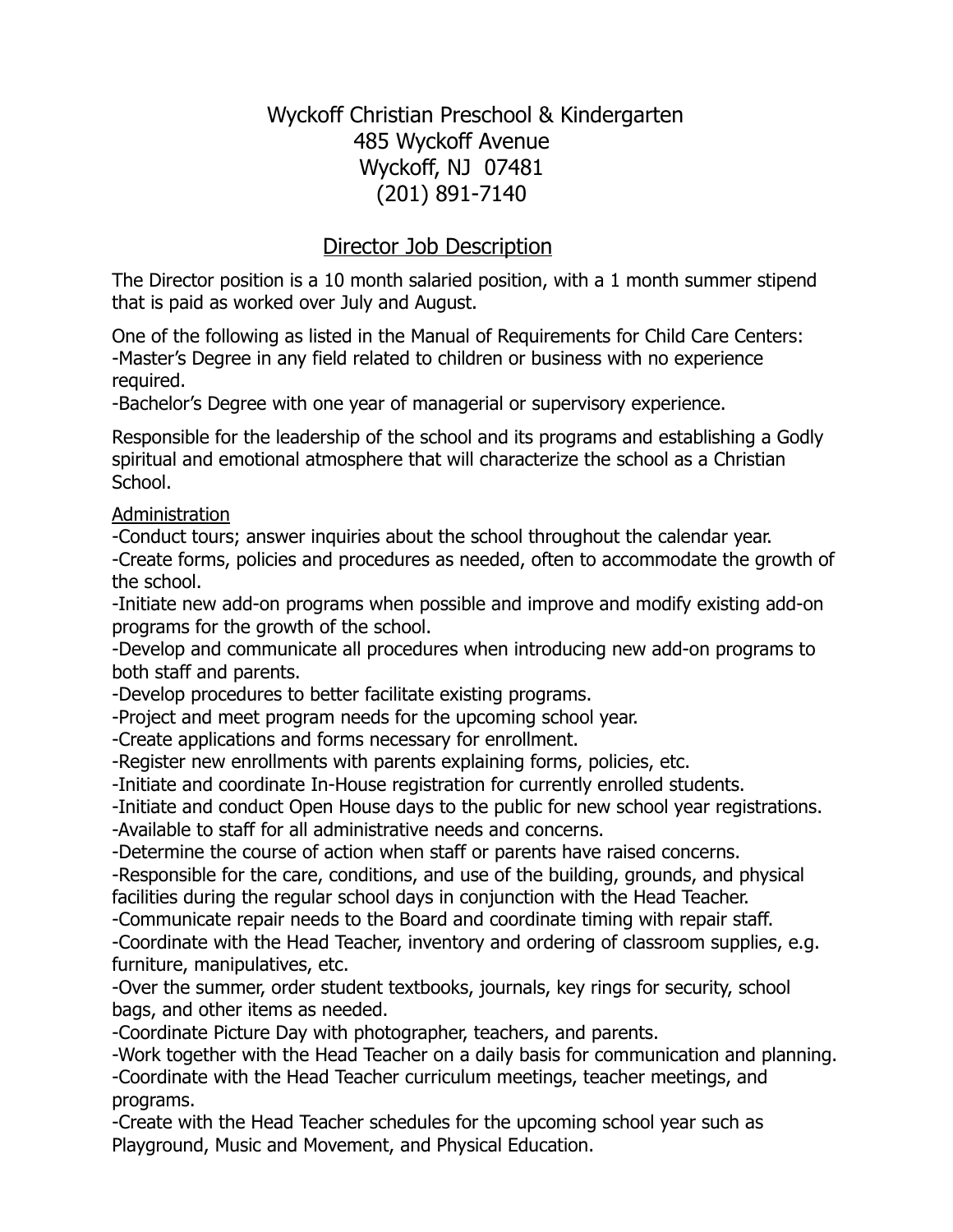-Create the school calendar each year in conjunction with Wyckoff schools and school needs.

-Responsible for advertising of school programs both public and internal e.g. CCC bulletin.

-Determine school closings with Head Teacher with information provided by the Wyckoff Schools Superintendent.

-Initiate communication for school closing to staff and school, change phone message, and contact the Information and Technology Specialist to post on the school Facebook page and the school website.

-Responsible for changing the phone message in conjunction with school closings, open house registrations, summer hours, etc.

-Write and maintain the School Handbook provided to parents in conjunction with the Head Teacher.

-Update the Procedures Manual annually in conjunction with the Head Teacher.

-Communicate with the Custodian all cleaning needs.

-Keep the school office open and covered for the summer months by responding to phone calls, conducting tours, resolving changes, etc.

-Responsible for meeting requirements necessary to maintain state license.

–Responsible for walking the school's State Representative through the school, and addressing and meeting specific requirements in the year of our relicense.

-Oversee and conduct fire drills, security drills in the preschool and maintain records required by the State.

-Responsible for ensuring a working Fire Alarm and communicating with the Fire Alarm Service for any problems that exist.

-Maintain all Posted Notices required by the State. E.g. fire exits, emergency notices, radon testing, discipline policy, etc.

-Share and coordinate with the Head Teacher ideas for new programs

**Staff** 

-Supervise and evaluate Administrative Assistant and Bookkeeper.

-Co-supervise Teachers, Teacher Aides, and the Teacher Aide Floater.

-Set spiritual tone with daily staff prayer.

-Responsible for communicating all pertinent information to staff on a daily basis using various mediums such as written memos, meetings, office white board, visit to classroom, etc.

-Determine agenda for the monthly staff meeting in conjunction with Head Teacher, as well as co-facilitate the staff meeting and provide copies of reports, forms, etc. to staff. -Arrange for substitutes for all absentee staff.

-Provide accurate timesheets for staff and reconcile any concerns with payroll records and discrepancies.

-Record keeping for the salaried staff's Paid Time Off Policy.

-Record keeping for staff training requirements.

-Maintain staff checklist required by the state.

-Maintain staff personnel files ensuring that all required information is included in the file.

-Review annual performance evaluations with the Head Teacher.

-Screen and interview potential candidates for all positions. E.g. teachers, aides, lunch aides, and office staff as needed.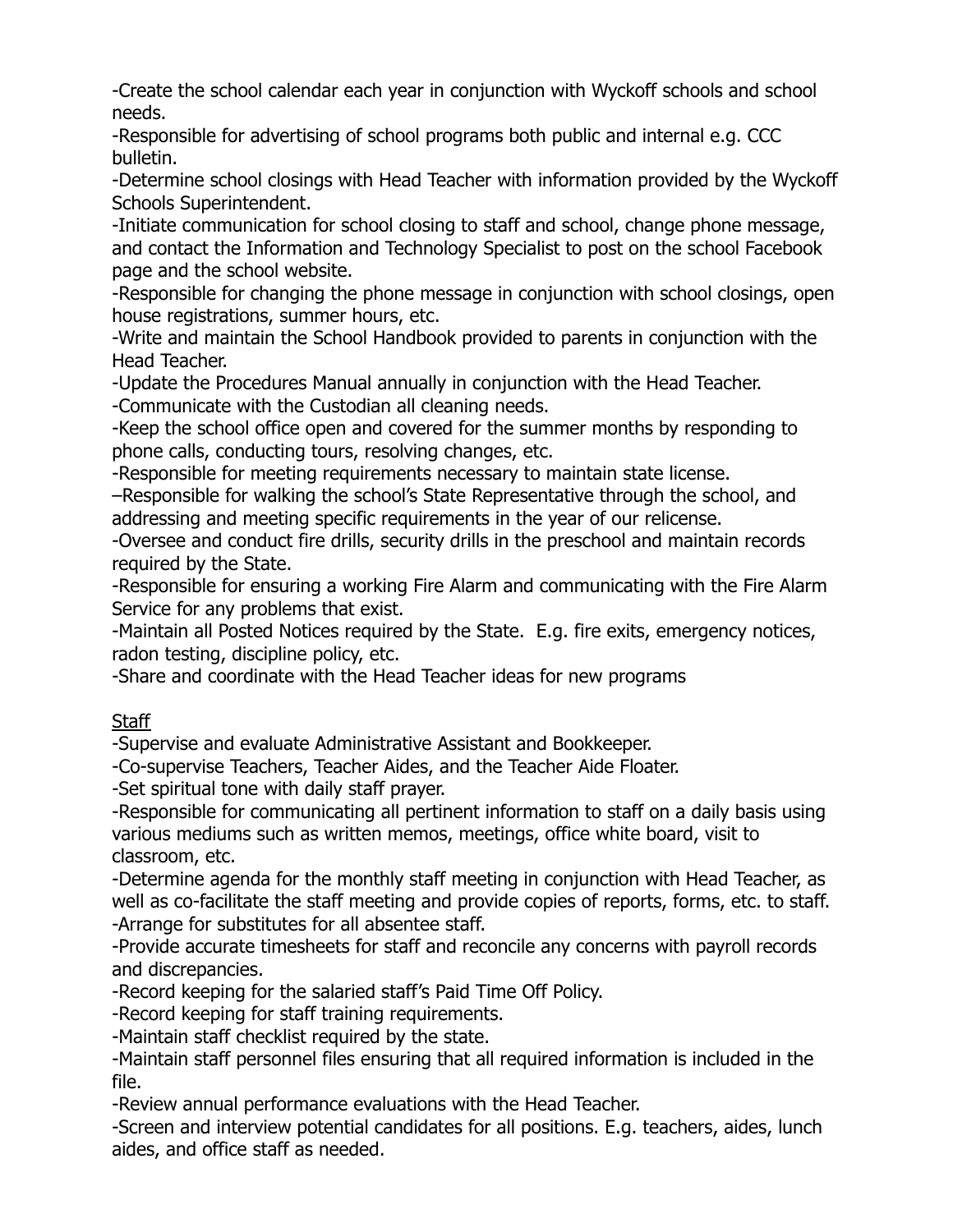-Process and introduce new hires to policies and procedures of the school.

-Make staff recommendations for the next school year.

-Create and maintain salary letters and teacher contracts for all staff and for the signature of the School Board Chair.

#### **Students**

-Coordinate with teachers and parents to help transition children into the classroom setting.

-Disciplinarian for behavior problems.

-Support the Teacher and Head Teacher during parent conferences when concerns exist.

-Visit classrooms and provide administrative support as needed.

-Provide parents with the information and directions for office communication.

## Parents

-In conjunction with the Head Teacher coordinate and conduct the September Parent Orientation.

-Plan and oversee the information provided in the Parent Folder distributed at the Parent Orientation.

-Coordinate, conduct, and provide refreshments for Parent Breakfast or Coffee Time for the first day of school for each class.

-Write and provide a monthly newsletter designed to keep parents in contact with school activities and procedures.

-Ensure that all necessary forms required by the Office Of Licensing are provided to parents in the format of a Package to Keep and a Package to Return.

-Maintain a lending library for parents to use.

-Coordinate and communicate details to parents for parent/teacher conferences arranging for substitutes for the teacher when needed.

-Initiate and make the most of every opportunity for spiritual conversations.

## Programs

-Coordinate and communicate the Music & Movement and Gym schedules with the respective teachers, the staff, and submit the Facilities Request form to the Facilities Coordinator in the church office.

-Coordinate administrative details of field trips, this includes,

--Communication to parents.

--Create the permission slip necessary for each class.

--Provide money for teachers when payment is required at the field trip site.

--Coordinate with teachers to ensure that all monies are received.

-Responsible for coordinating the administrative details of school programs, some of which are conducted in the church auditorium. These include but are not limited to Christmas and graduation.

-Responsible for the administrative details of performances conducted in the church. This includes:

--Staging and setting order of program with teachers and children. Attend rehearsals.

--Communicate furniture arrangement on the platform and the church basement with the preschool custodian.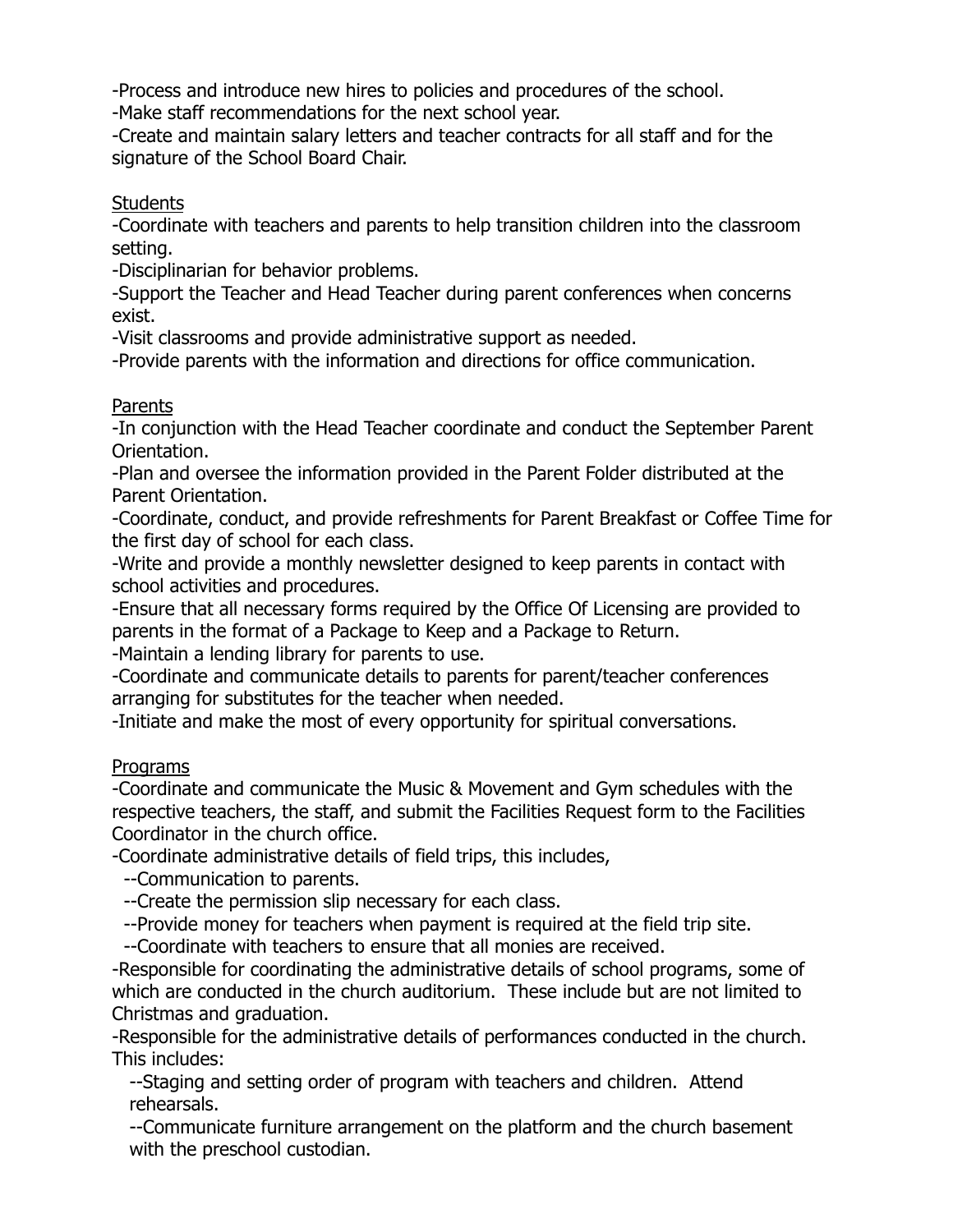--Coordinate with teachers and oversee the production of a performance program.

--Coordinate availability of space and microphone needs with church Facilities Coordinator.

--Introduce the programs to the audience and visit with parents and attendees.

School Board

-Attend monthly Board meetings.

-Provide written communication to the Chair for meeting agenda in conjunction with the Head Teacher.

-Interpret administrative staff and school needs to communicate to the Board.

-Complete any directives given by the Board.

#### Finance

-Approve school and teacher expenses.

-Calculate payroll time sheets for all staff members including substitutes.

-Call in bi-weekly payroll to Paychex.

-Reconcile payroll discrepancies.

-Budget preparation and revision in coordination with the Chair and Treasurer.

-Produce monthly reports for the Treasurer in charge of Finance for presentation to the Board at monthly meetings.

-Oversee the account research and reconciliation.

-Ensure deposits are brought to the bank.

-Maintain records for time-off policy and payment of unused sick days.

-Approve parent requests to pay tuition on a monthly basis.

-Monitor timely receipt of monthly payments.

-Ensure the accounts receivable report is reviewed on a monthly basis and approve finance charges for late tuition payments.

-Produce Statements with communication to parents on a monthly basis.

-Approve school and teacher expenses for payment in conjunction with the Head Teacher.

-Coordinate checks to be approved by the Treasurer and Chair.

-Oversee or write up bank deposits.

-Oversee the creation of student records and invoicing for the new school year as well as new students who begin throughout the year.

-Oversee creation of memorized transactions for all students for new school year.

-Oversee the production and mailing of quarterly invoices.

-Oversee the copying and mailing of checks to vendors and staff.

## Oversee the Administrative Assistant

-Oversee the Administrative Assistant in the purchasing and maintaining of supplies for the office, and special occasions, throughout the school year. E.g. orientation, open house, post office, BJ's, Staples.

-Oversee the Administrative Assistant's coordination of all fundraisers and Scholastic Book Fair and monthly Scholastic Book Club .

-Oversee the maintenance of school bulletin boards.

-Oversee registration and purchase of coupons for parents.

-Develop and maintain student attendance sheets.

-Collect payment.